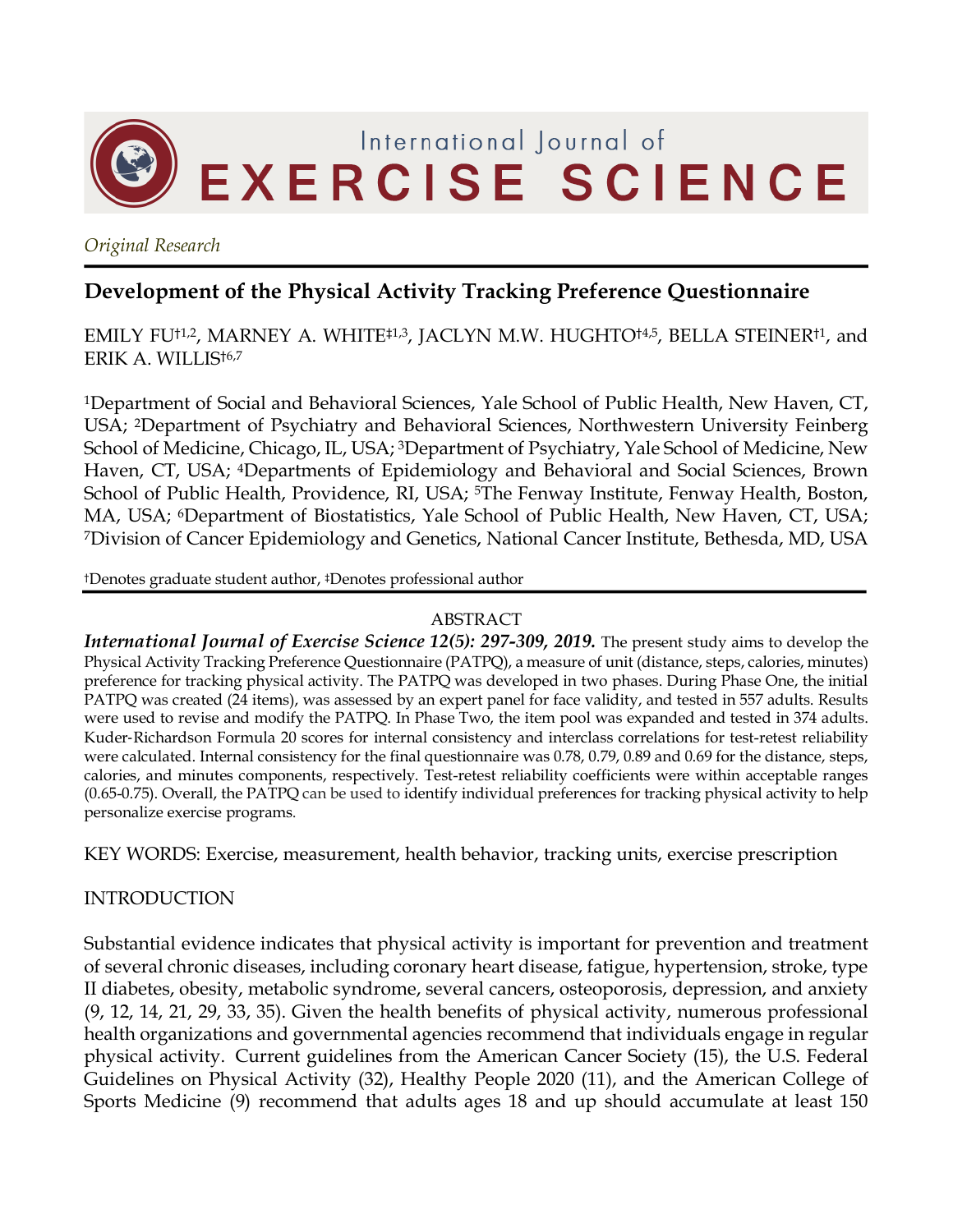minutes of moderate intensity or 75 minutes of vigorous intensity physical activity, or an equivalent combination of both, throughout the week. Despite the consensus across health organizations regarding the need to engage in physical activity to ensure positive health outcomes, data from the National Health and Nutrition Examination Survey (2005-2006) suggest only 9.6% of Americans meet physical activity recommendations (31). Research has sought to improve adherence to physical activity recommendations by identifying key factors in promoting physical activity such as self-monitoring, goal-setting, and social support (5, 17, 20, 30); however, there is immense variability across individuals regarding personal motivation for physical activity (2, 18).

Studies show that an individual's attitude and motivation toward engaging in physical activity is influenced by both situational and internal aspects, including mode and intensity of physical activity in addition to individual characteristics and preferences (13, 34). For instance, Lochbaum and Bixby (17) examined the influence of physical activity modality choice on enjoyment during and following an acute bout of aerobic physical activity compared to an in-class lecture control among 42 female university students. Participants reported higher levels of enjoyment during and after participating in their most preferred mode of physical activity compared to both their non-preferred modes and the in-classroom lecture control condition. Additionally, higher levels of enjoyment were reported during the in-class lecture compared to their non-preferred mode of physical activity. Parfitt and Gledhill (23) investigated the choice of three different types of exercises (i.e., cycle ergometer, rower and treadmill) on physiological responses in 20 participants over three separate 20-minute sessions and found that engagement in one's preferred mode of activity positively influenced enjoyment and psychological well-being as well as lower fatigue and ratings of perceived exertion. Furthermore, there were indications of lower distress when participating in the individual's high-preference mode of activity. Similar results have been shown regarding tolerance and intensity of physical activity (3, 7, 13, 23, 34). Together these studies indicate that personal preferences may have an important role in an individual's motivation to engage or not engage in physical activity and highlight the utility of understanding variability in individual preferences. To date, research has been limited to investigating individual preferences for intensity tolerance and modes of physical activity (4, 6, 7, 16, 27). It is unclear how preferences for additional factors related to physical activity may shape adherence.

Self-monitoring is an important strategy for adherence to physical activity recommendations and is utilized in the majority of interventions aimed at increasing physical activity levels (19, 36). Self-monitoring one's volume of physical activity can be assessed by several tracking methods: minutes, steps, distance traveled, and estimated energy expenditure (calories). To our knowledge, previous research has not studied the effects of tracking method preference on physical activity adherence. The development of a measure that assesses personal physical activity tracking preferences (steps, distance, calories, or minutes) is a vital first step for future research in this area. Therefore, the purpose of this study was to develop and evaluate a questionnaire to identify individual physical activity tracking preferences. The Physical Activity Tracking Preference Questionnaire (PATPQ) was iteratively developed via two phases assessing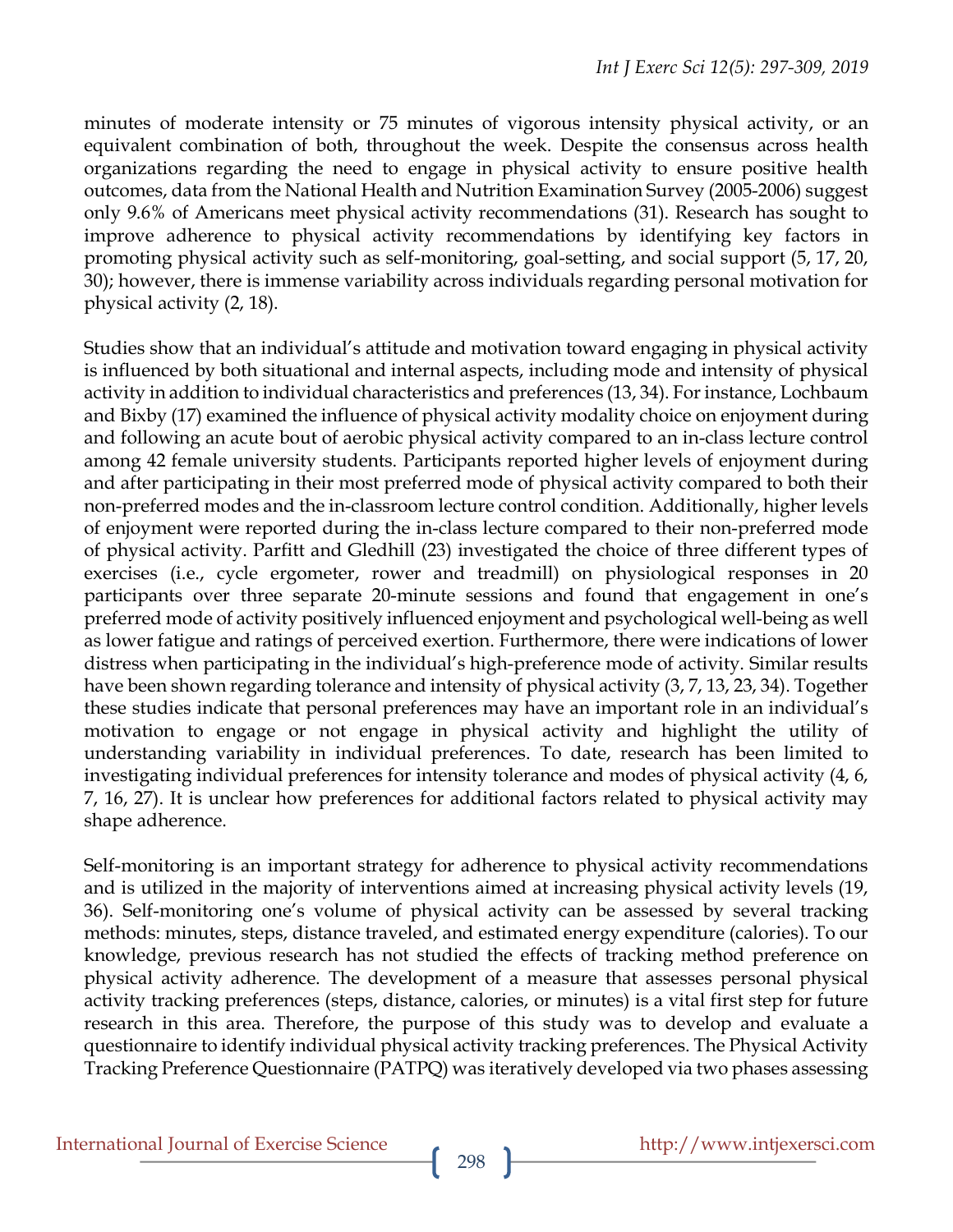the internal consistency and test-retest reliability of the measure, as well as its associations with other measures of physical activity.

#### **METHODS**

#### *Participants*

Convenience samples of adults  $(≥ 18$  years old) were recruited in two phases through multiple platforms, including social media (i.e., LinkedIn, Facebook, and Twitter), e-mail, and Amazon Mechanical Turk (MTurk). In both phases, participants completed the PATPQ, and demographic and health behavior questionnaires online via Qualtrics Survey Software (Qualtrics, Provo, UT) in a single session. On average, participants took 11 minutes to complete the study questionnaires, and were compensated \$0.25 for their time. Web-based informed consent was obtained from all participants prior to participation and all study activities were deemed exempt by the Yale University Institutional Review Board.

#### *Protocol*

In Phase One, twenty-four items of physical activities, matched in terms of modality and effort required to complete each session, were initially created. Physical activity modalities consisted of both activities of daily living (e.g., raking leaves and household cleaning) and planned aerobic exercises (e.g., running, biking, swimming). Each pair reflected equivalent forms of physical activity, and differed only by the self-monitoring unit used to track the sessions (i.e., miles, steps, calories, minutes). Questions were divided into six blocks of four items each and presented on individual screens through computer administration (described in further detail below). Participants were instructed to select 1 response in each physical activity pair to indicate their preferred goal, using the prompt: "For each of the pairs below, select the option that you prefer." Example items were "Treadmill for 1 mile vs. Treadmill for 2,000 steps" and "Dance to burn 300 calories vs. Dance for 30 minutes."

A group of ten professionals with expertise in physical activity prescription (n=6 academic; n=4 clinical) was recruited to review the initial questionnaire for face validity. Expert feedback suggested that the activities of daily living (e.g., raking leaves, mowing the lawn, mopping the floor) were of low importance. These items were removed and replaced with planned aerobic exercises (e.g., running, biking, swimming). Subsequent pilot testing sought feedback regarding formatting and readability from a sample of advanced public health graduate students (n=17). The final questionnaire in Phase One consisted of 24 unique sets of items of physical activity sessions with planned exercise modalities only.

Phase Two aimed to address the limitations of Phase One, analyze the reliability of the PATPQ using a new MTurk-only sample, and assess test-retest reliability on a subsample of Phase Two study participants. In Phase Two, the item pool was increased to include additional preference comparisons matched for exercise modality and effort. Seventy-one additional sets of items of physical activities were created and added to the questionnaire (total items=93). For each of the four self-monitoring units (distance, steps, calories, minutes), 13 items directly compared activities measured in distance vs. steps, 16 items compared distance vs. calories, 15 items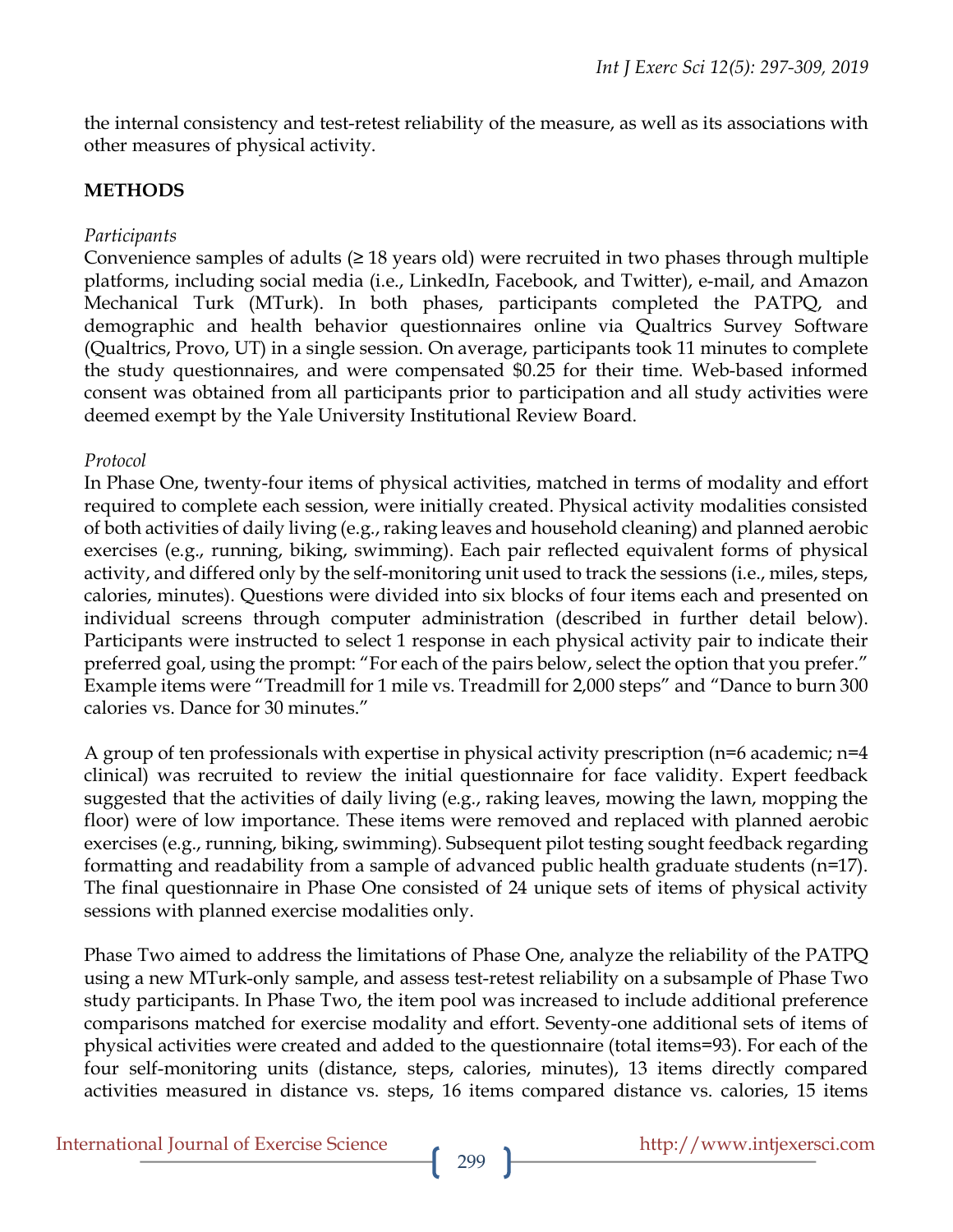compared distance vs. minutes, 12 items compared steps vs. calories, 18 items compared steps vs. minutes, and 19 items compared calories vs. minutes.

In order to decrease the time burden of the questionnaire and to only retain items that provided the most variability in responses, the number of items were reduced by using frequency statistics to identify items with equal distributions for each direct comparison (distance vs. steps, distance vs. calories, distance vs. minutes, steps vs. calories, steps vs. minutes, and calorie vs. minutes). Within each category, the top four items with even distributions were retained. The distributions of the final items are presented in Table 1.

The PATPQ identified participant physical activity preferences through calculating component scores. Component scores were calculated as the sum of the number of times each physical activity measure was chosen. Participants were then placed into a preference category based on their highest component score.

Demographic information collected included: race/ethnicity, sex, highest education level, height and weight. Body mass index (BMI) was calculated as weight (kg)/height (m<sup>2</sup>). Physical activity was assessed by the Godin Leisure-Time Exercise Questionnaire (8). The questionnaire asks participants the number of times per week they engage in light, moderate, and strenuous leisure time physical activity for at least 15 minutes, multiplied by the respective anticipated Metabolic Equivalent (MET)s of 3, 5, and 9, and then summed to obtain the weekly leisure time score (possible range 0–119). Higher scores indicate higher levels of weekly leisure physical activity. The Obligatory Exercise Questionnaire (OEQ) was used to measure excessive exercise activity (24). The 20-item questionnaire assesses aspects of compulsion to exercise. Total scores are calculated from the sum of item responses (range: 20–80) and higher scores reflect higher levels of personal obligation to exercise. Additionally, participants were asked to rate their health on a Likert scale (1=excellent to 5=poor) (10). Scores were continuous and means and standard deviations were reported. Participants were also asked if they were currently dieting to lose weight (yes/no), exercise preference (aerobic, resistance, no preference), self-perception of weight (underweight, appropriate weight, overweight), weight change in the past 12 months (gained ≥10 pounds, lost ≥10 pounds, maintained ±10 pounds), ever participated in a race/walk/fun run (yes/no), and if they use a fitness device (e.g., Fitbit, Garmin VivoFit, Jawbone Up band, smartphone application) to track exercise (yes/no).

#### *Statistical Analysis*

Sample demographics and all outcome measures were summarized by descriptive statistics (i.e., means and standard deviations for continuous variables and frequencies and percentages for categorical variables). The Kuder-Richardson Formula 20 (KR-20) coefficients were calculated to analyze the reliability of the scale for dichotomous items. The ranges of KR-20 coefficients were considered low for values less than 0.5; moderate for values between 0.5 and 0.8; and high for values greater than 0.8 (28). Intraclass correlations (ICC) were calculated to assess test-retest reliability using mixed effects modeling. The ICC estimates were considered low for values less than 0.5; moderate for values between 0.50 and 0.75; and high for values greater than 0.75 (26). A series of analyses of variance (ANOVA) tests for continuous variables and chi-square tests for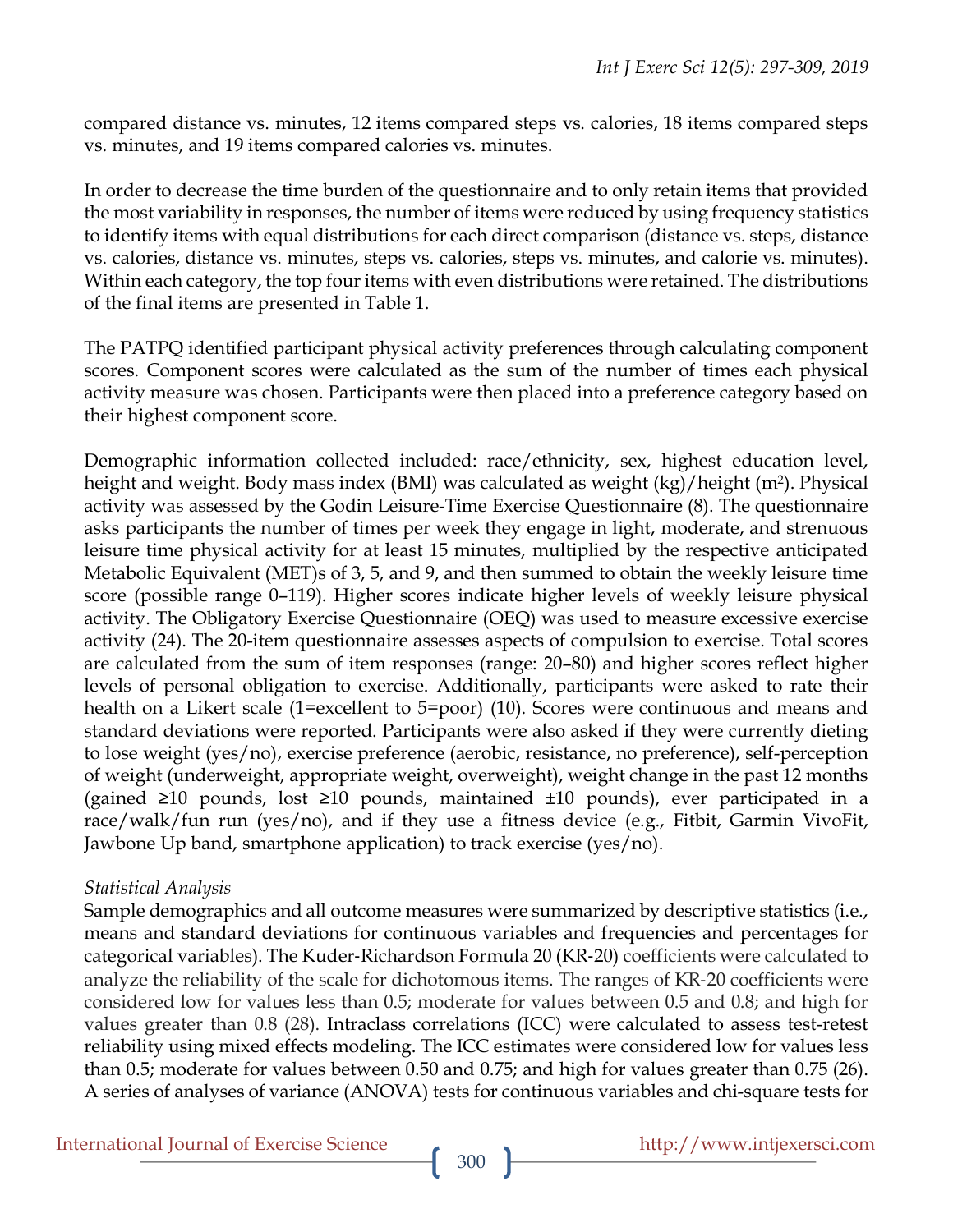categorical variables were conducted to compare differences in participant characteristics between preference groups. Pairwise comparisons were adjusted using a Sidak-correction for inflation in Type I error and statistical significance was determined at a 0.05 alpha level. All analyses were conducted using SAS 9.4 (SAS Institute Inc., Cary NC).

#### **RESULTS**

Participant characteristics for Phase One and Phase Two are presented in Table 2. In Phase Two, of the 500 participants who consented and initiated the survey, 374 participants with <10% missing data were included in the final analysis. Age ranged from 18-89 years with an average age of 37.5 ( $\pm$ 13.5). Participants were 62.6% female; with an average BMI of 28.6 ( $\pm$ 8.7). Approximately 30% were overweight (BMI 25-29.9 kg/m2) and 31% were obese (BMI  $\geq$  30 kg/m2). Two weeks following completion of the survey, a subset of 64 participants completed a retest (Table 2).

Reliability analyses in Phase One conducted on the initial item pool indicated that two items did not make a positive contribution to the internal consistency of its component; therefore, these items were deleted. The remaining 22 items were retained for further analyses. The inter-item correlation for the scale was 0.33 (range: 0.11-0.42) for distance, 0.40 (range: 0.18-0.42) for steps, 0.41 (range: 0.29-0.52) for calorie, and 0.34 (range: 0.05-0.45) for minute components. The internal consistencies of the final 22 items were moderate, with KR-20 coefficients of 0.69, 0.75, 0.75 and 0.70 for the distance, steps, calories, and minutes components, respectively (Table 3).

The reliability of the four constructs for Phase Two are shown in Table 3. Results show moderate to high KR-20 coefficients of internal consistency, which included 0.78, 0.79, 0.89 and 0.69 for the distance, steps, calories, and minutes components, respectively. ICC was used for test-retest reliability, and the ICC coefficients of the four constructs were within acceptable ranges: distance = 0.71, steps = 0.65, calories =0.73, and minutes = 0.75 (Table 3).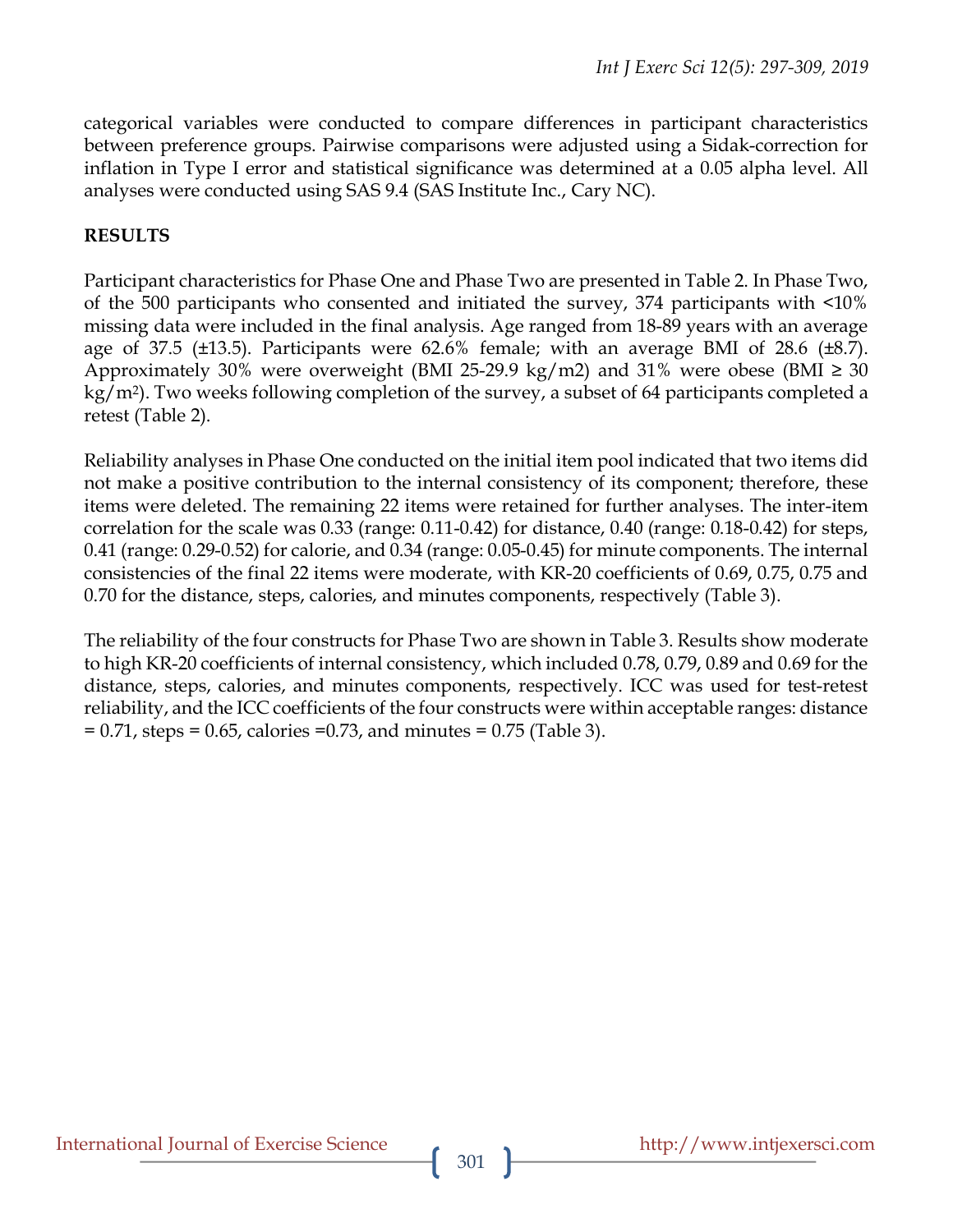**Table 1.** Distribution of selected items in Phase Two (n=374)

|                                                    | N   | $\frac{0}{0}$ |                                                          | N   | $\frac{0}{0}$ | Construct<br>Comparison       |
|----------------------------------------------------|-----|---------------|----------------------------------------------------------|-----|---------------|-------------------------------|
| Walk for 3 miles                                   | 206 | 55            | Walk to burn 300 calories                                | 167 | 45            | Distance vs<br>Calories       |
| Outdoor Cycling for 6 miles                        | 225 | 60            | Outdoor Cycling to burn 500 calories                     | 148 | 40            | Distance vs<br>Calories       |
| Stationary Bike for 10 miles                       | 226 | 60            | Stationary Bike to burn 500 calories                     | 148 | 40            | Distance vs<br>Calories       |
| Treadmill for 3 miles                              | 229 | 61            | Treadmill to burn 300 calories                           | 145 | 39            | Distance vs<br>Calories       |
| Walk 1 mile from your parked car to<br>work        | 249 | 67            | Walk 2,000 steps from your parked<br>car to work         | 124 | 33            | Distance vs Steps             |
| Climb stairs for 1 mile                            | 226 | 61            | Climb stairs for 2,000 steps                             | 147 | 39            | Distance vs Steps             |
| Treadmill for 2 miles                              | 252 | 68            | Treadmill for 4,000 steps                                | 121 | 32            | Distance vs Steps             |
| Walk 0.5 miles from your parked car<br>to work     | 254 | 68            | Walk 1,000 steps from your parked<br>car to work         | 119 | 32            | Distance vs Steps             |
| Hike for 3 miles                                   | 194 | 52            | Hike for 45 minutes                                      | 179 | 48            | Distance vs<br>Minutes        |
| Hike for 2 miles                                   | 181 | 49            | Hike for 30 minutes                                      | 192 | 52            | Distance vs<br><b>Minutes</b> |
| Bike 3 miles                                       | 179 | 48            | Bike for 30 minutes                                      | 195 | 52            | Distance vs<br>Minutes        |
| Outdoor Cycling for 6 miles                        | 182 | 49            | Outdoor Cycling for 60 minutes                           | 190 | 51            | Distance vs<br>Minutes        |
| Hike for 60 minutes                                | 241 | 64            | Hike to burn 350 calories                                | 133 | 36            | Minutes vs Calories           |
| Run for 36 minutes                                 | 230 | 62            | Run to burn 400 calories                                 | 144 | 39            | Minutes vs Calories           |
| Stationary Bike for 50 minutes                     | 229 | 62            | Stationary Bike to burn 380 calories                     | 143 | 38            | Minutes vs Calories           |
| Step machine (e.g., Stairmaster) for<br>30 minutes | 237 | 63            | Step machine (e.g., Stairmaster) to<br>burn 250 calories | 137 | 37            | Minutes vs Calories           |
| Step machine (e.g., Stairmaster) for<br>30 minutes | 272 | 73            | Step machine (e.g., Stairmaster) for<br>$6,000$ steps    | 102 | 27            | Minutes vs Steps              |
| Jump rope for 30 minutes                           | 270 | 72            | Jump rope for 2,500 steps                                | 104 | 28            | Minutes vs Steps              |
| Walk 20 minutes from your parked<br>car to work    | 232 | 62            | Walk 2,000 steps from your parked<br>car to work         | 142 | 38            | Minutes vs Steps              |
| Hike for 45 minutes                                | 273 | 73            | Hike for 6,000 steps                                     | 101 | 27            | Minutes vs Steps              |
| Walk to burn 200 calories                          | 186 | 50            | Walk for 4,000 steps                                     | 188 | $50\,$        | Calories vs Steps             |
| Hike to burn 350 calories                          | 195 | 52            | Hike for 6,000 steps                                     | 179 | $\rm 48$      | Calories vs Steps             |
| Hike to burn 200 calories                          | 190 | 51            | Hike for 4,000 steps                                     | 183 | 49            | Calories vs Steps             |
| Treadmill to burn 300 calories                     | 193 | 52            | Treadmill for 6,000 steps                                | 179 | 48            | Calories vs Steps             |

# International Journal of Exercise Science http://www.intjexersci.com http://www.intjexersci.com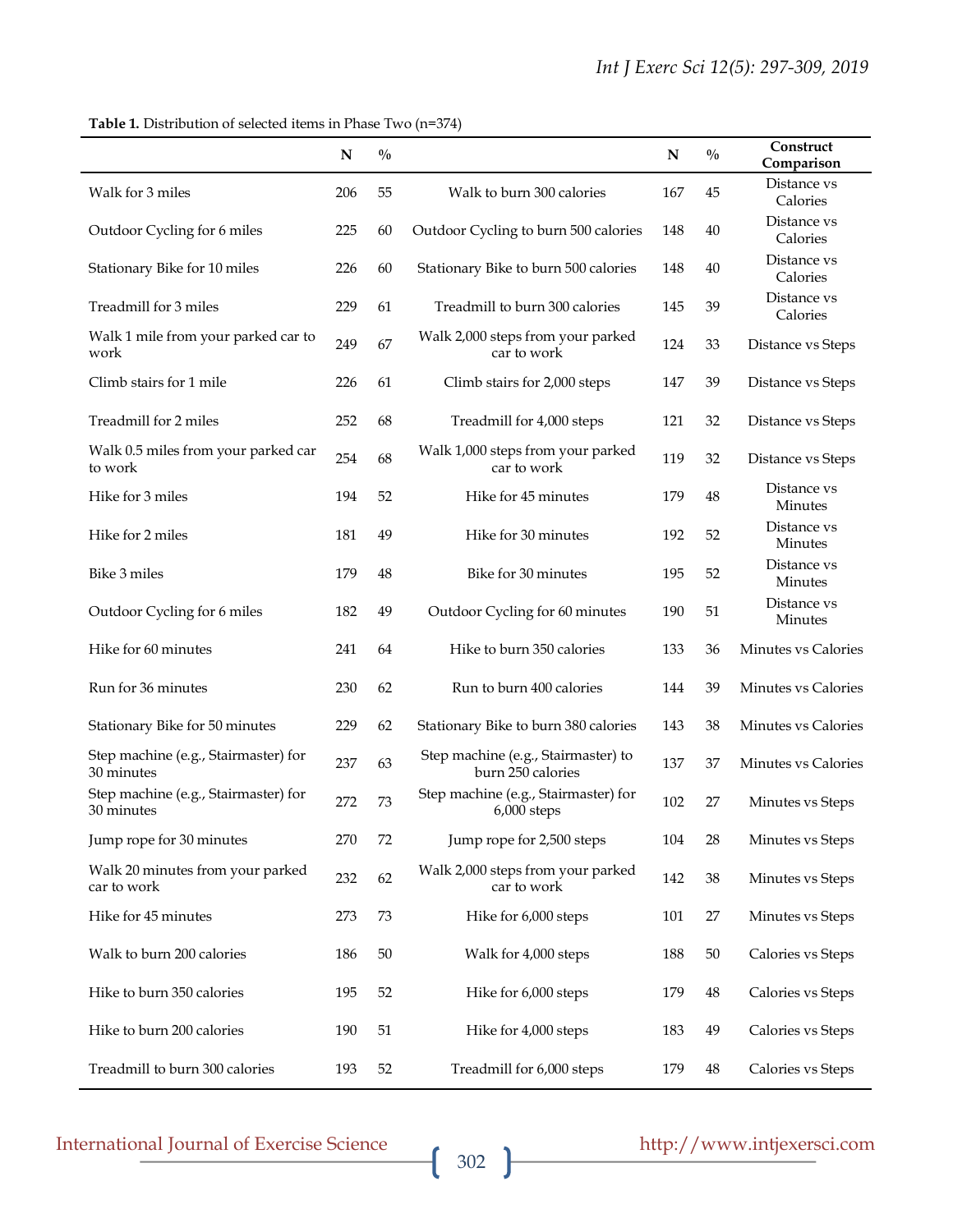|                               | <b>Phase One</b><br>Sample |               |           | <b>Phase Two</b><br>Sample |               |            | <b>Test-Retest</b><br><b>Reliability Sample</b> |               |      |  |
|-------------------------------|----------------------------|---------------|-----------|----------------------------|---------------|------------|-------------------------------------------------|---------------|------|--|
|                               | N                          | Mean          | <b>SD</b> | N                          | Mean          | ${\bf SD}$ | N                                               | Mean          | SD   |  |
| Age (yrs.)                    | 557                        | 32.3          | 9.2       | 374                        | 37.5          | 13.5       | 64                                              | 38.3          | 14.7 |  |
| BMI (kg/m2)                   | 516                        | 25.2          | 5.8       | 372                        | 28.6          | 8.7        | 64                                              | 27.5          | 7.7  |  |
|                               | ${\bf N}$                  | $\frac{0}{0}$ |           | ${\bf N}$                  | $\frac{0}{0}$ |            | ${\bf N}$                                       | $\frac{0}{0}$ |      |  |
| Gender (%)                    |                            |               |           |                            |               |            |                                                 |               |      |  |
| Male                          | 290                        | 52.1          |           | 136                        | 36.6          |            | 23                                              | 35.9          |      |  |
| Female                        | 267                        | 47.9          |           | 233                        | 62.6          |            | 39                                              | 60.9          |      |  |
| Non-Binary                    |                            |               |           | $\mathfrak{Z}$             | $\rm 0.8$     |            | $\sqrt{2}$                                      | 3.1           |      |  |
| Race/Ethnicity (%)            |                            |               |           |                            |               |            |                                                 |               |      |  |
| White                         | 280                        | 53.5          |           | 263                        | 70.5          |            | 43                                              | 68.3          |      |  |
| African American              | 20                         | $3.8\,$       |           | 37                         | 9.9           |            | $\,8\,$                                         | 12.7          |      |  |
| Hispanic/Latino               | 23                         | 4.4           |           | $40\,$                     | 10.7          |            | $\ensuremath{\mathfrak{Z}}$                     | $4.8\,$       |      |  |
| Asian                         | 179                        | 34.2          |           | 23                         | $6.2\,$       |            | 7                                               | 11.1          |      |  |
| Other                         | 21                         | 4.0           |           | $40\,$                     | $10.7\,$      |            | $\overline{2}$                                  | 3.2           |      |  |
| Education Level (%)           |                            |               |           |                            |               |            |                                                 |               |      |  |
| High School/GED or Less       | 34                         | 6.1           |           | 45                         | 12.0          |            | 9                                               | 14.1          |      |  |
| Some College/Technical School | 84                         | 15.1          |           | 120                        | 32.1          |            | 24                                              | 37.5          |      |  |
| College Graduate              | 242                        | 43.5          |           | 151                        | 40.4          |            | 22                                              | 34.4          |      |  |
| Graduate Degree               | 197                        | 35.4          |           | 58                         | 15.5          |            | 9                                               | 14.1          |      |  |

**Table 2.** Demographic characteristics of samples

*Note:* SD = standard deviation. BMI = Body Mass Index (weight(kg)/height(m2)).

The Phase Two sample revealed 25% of participants preferred minutes, 28% preferred distance, 25% preferred calories, 13% preferred steps, and 9% preferred multiple tracking units. A low frequency of participants had multiple tracking unit preferences (i.e., evenly preferred one modality to another) and were dropped from the subsequent analyses. Characteristics of participants by preference category are presented in Table 4. Those who preferred distance had significantly higher scores related to overall physical activity (Godin score) and excessive exercise activity (obligatory exercise) compared to individuals who preferred minutes (Godin score: p=0.02; obligatory exercise: p=0.03). Furthermore, tracking preference differed among participants who have previously participated in run/walk events (p=0.01), preferred type of exercise (p=0.03), and if they own a tracking device (p<0.001). Individuals preferring minutes rated their health significantly lower than individuals preferring distance (p<0.01) and preferring steps ( $p=0.03$ ).

There were no significant differences between groups for age, BMI, education level, current dieting status, self-perception of weight, or weight change during the past 12 months (all p >0.05). There was a statistically significant difference between males and females in tracking preferences (*p*<.0001). Among men, the majority preferred distance (43.2%), while women preferred calories (33.3%) and minutes (31.4%). For race, the majority of African-American participants preferred minutes (48.4%), while the majority of Hispanic/Latino participants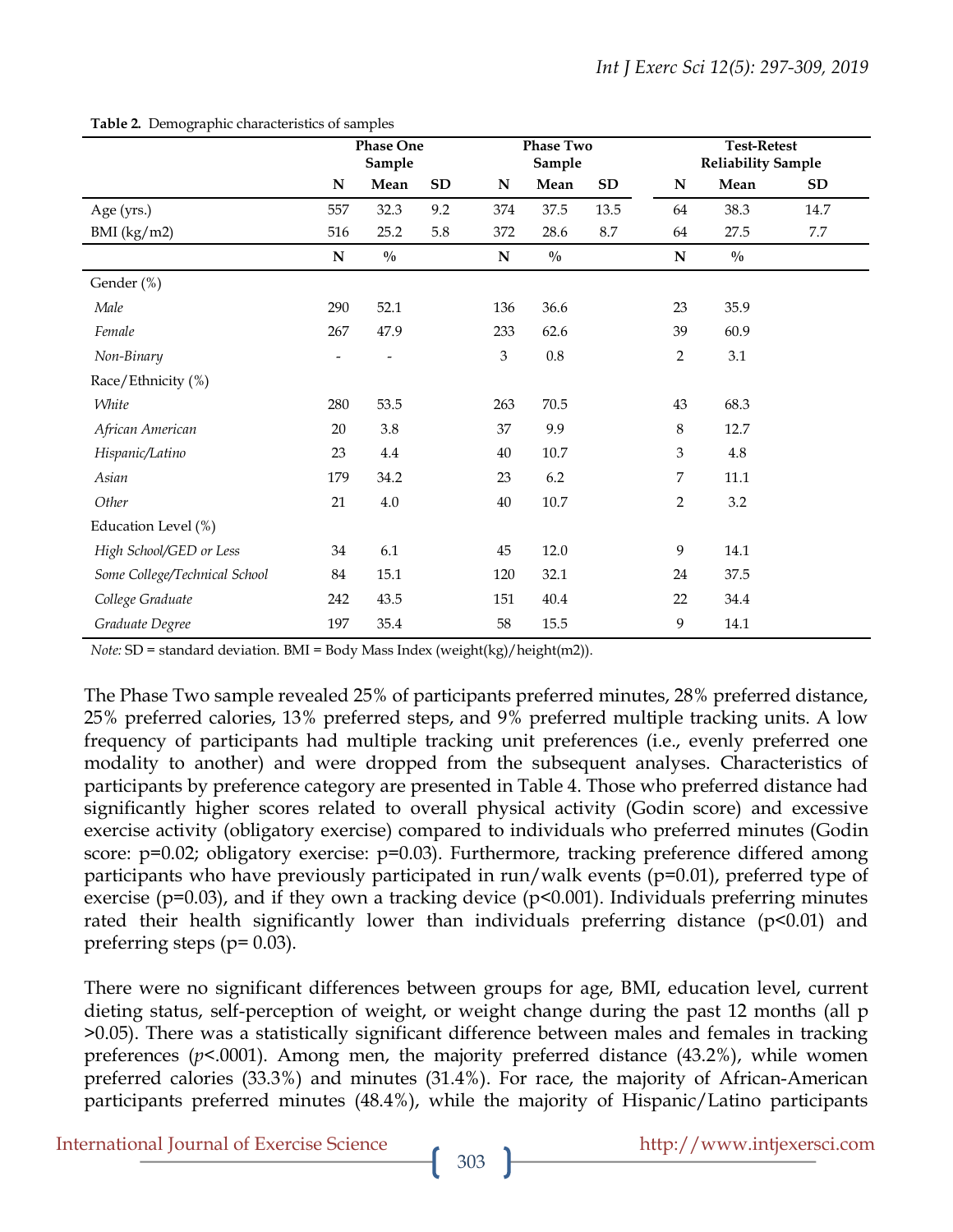indicated a preference for distance (36.1%) and calories (36.1%). Global tests revealed significant differences among racial groups ( $p=0.02$ ), however, after adjusting for multiple comparisons, group differences were no longer significant (all pairwise p>0.05).

|                              |                                           | <b>Phase One</b> |                  |                                   |  |  |  |  |  |
|------------------------------|-------------------------------------------|------------------|------------------|-----------------------------------|--|--|--|--|--|
|                              | Number of Items                           | Mean             | SD               | <b>Internal Consistency KR-20</b> |  |  |  |  |  |
| <b>Preference Components</b> |                                           |                  |                  |                                   |  |  |  |  |  |
| Distance (Range 0-100%)      | 11                                        | 60.2             | 23.0             | 0.69                              |  |  |  |  |  |
| Steps (Range 0-100%)         | 11                                        | 36.2             | 26.0             | 0.75                              |  |  |  |  |  |
| Calories (Range 0-100%)      | $10\,$                                    | 29.7             | 24.0             | 0.75                              |  |  |  |  |  |
| Minutes (Range 0-100%)       | 12                                        | 70.8             | 21.0             | $0.70\,$                          |  |  |  |  |  |
|                              |                                           |                  | <b>Phase Two</b> |                                   |  |  |  |  |  |
|                              | Number of Items                           | Mean             | <b>SD</b>        | <b>Internal Consistency KR-20</b> |  |  |  |  |  |
| <b>Preference Components</b> |                                           |                  |                  |                                   |  |  |  |  |  |
| Distance (Range 0-12)        | 12                                        | 7.0              | 3.2              | 0.78                              |  |  |  |  |  |
| Steps (Range 0-12)           | 12                                        | 4.5              | 3.2              | 0.79                              |  |  |  |  |  |
| Calories (Range 0-12)        | 12                                        | 5.2              | 4.0              | 0.89                              |  |  |  |  |  |
| Minutes (Range 0-12)         | 12                                        | 7.3              | 2.7              | 0.69                              |  |  |  |  |  |
|                              | <b>Phase Two: Test-Retest Reliability</b> |                  |                  |                                   |  |  |  |  |  |
|                              | Number of Items                           | Mean             | $\overline{SD}$  | ICC                               |  |  |  |  |  |
| <b>Preference Components</b> |                                           |                  |                  |                                   |  |  |  |  |  |
| Distance (Range 0-12)        | 12                                        | 7.3              | 2.9              | 0.71                              |  |  |  |  |  |
| Steps (Range 0-12)           | 12                                        | 4.7              | 3.0              | 0.65                              |  |  |  |  |  |
| Calories (Range 0-12)        | 12                                        | 4.9              | 3.5              | 0.73                              |  |  |  |  |  |
| Minutes (Range 0-12)         | 12                                        | 7.0              | 2.7              | 0.75                              |  |  |  |  |  |

**Table 3.** Psychometrics of preference components

*Note:* SD= standard deviation. ICC = Intraclass Correlation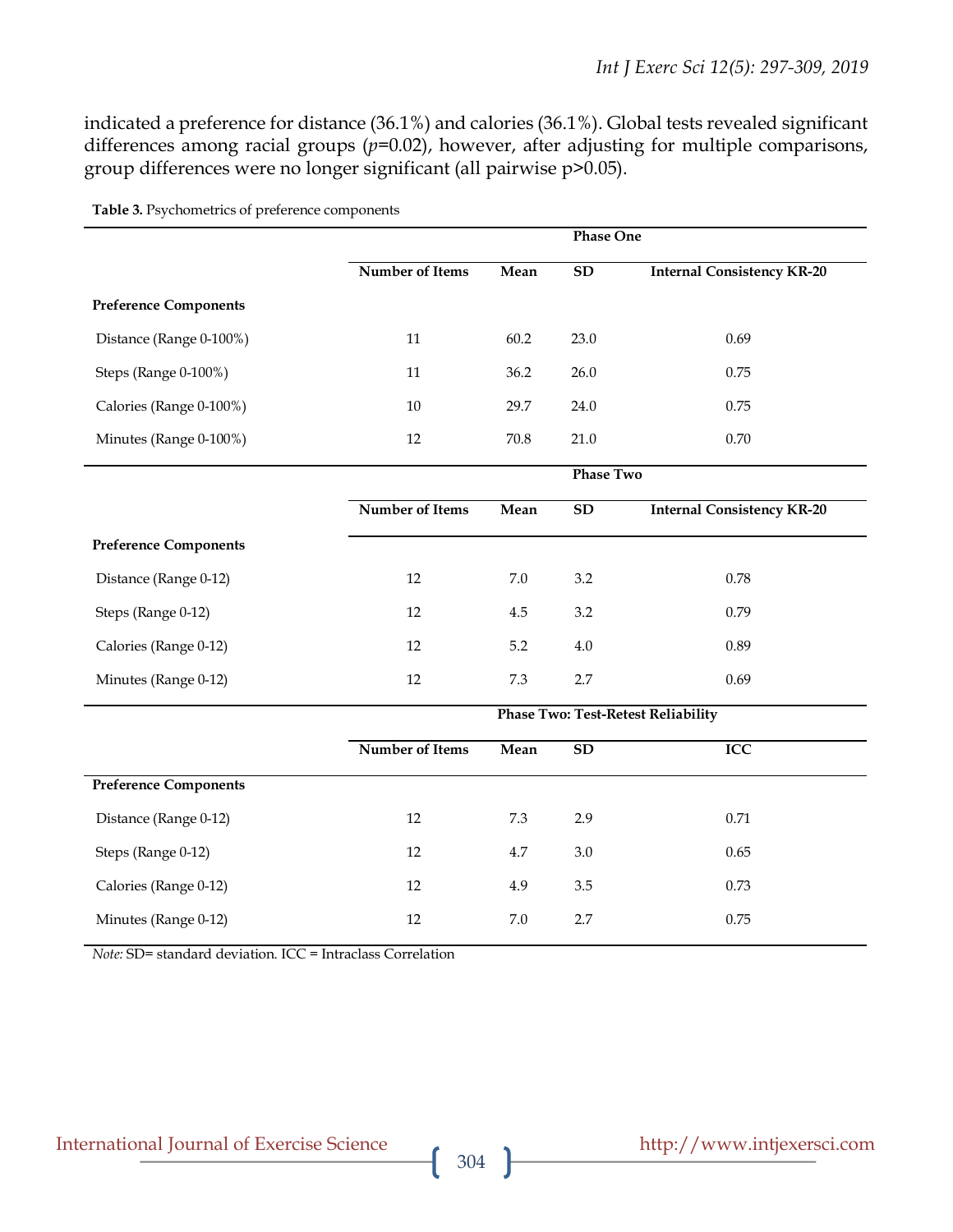#### **Table 4.** Group comparisons for Phase Two sample (N=337)

|                                                       | Distance<br>$(n=104)$ |               | <b>Steps</b><br>$(n=47)$ |               | Calories<br>$(n=94)$ |               |                | Minutes                     |           |              |
|-------------------------------------------------------|-----------------------|---------------|--------------------------|---------------|----------------------|---------------|----------------|-----------------------------|-----------|--------------|
|                                                       |                       |               |                          |               |                      |               | $(n=92)$       |                             |           |              |
|                                                       | Mean                  | ${\bf SD}$    | Mean                     | ${\bf SD}$    | Mean                 | ${\bf SD}$    | Mean           | <b>SD</b>                   | ${\bf F}$ | $\mathbf{p}$ |
| Age (yrs.)                                            | 38.5                  | 12.4          | 35.1                     | 13.1          | 36.7                 | 14.3          | 38.2           | 13.9                        | 0.68      | 0.57         |
| BMI $(kg/m2)$                                         | 27.5                  | $7.0\,$       | 28.2                     | $7.1\,$       | 27.7                 | $7.2\,$       | 28.9           | 7.5                         | 1.33      | 0.26         |
| Godin Physical Activity Score <sup>a</sup>            | 43.3                  | 25.7          | 39.6                     | 23.8          | 36.0                 | 25.7          | 32.8           | 22.5                        | 3.29      | 0.02         |
| Obligatory Exercise Score <sup>a</sup>                | 40.8                  | 9.8           | 41.1                     | 10.8          | 38.3                 | 10.0          | 36.8           | 9.5                         | 3.53      | 0.02         |
| Rating of Overall Health d,g                          | 2.5                   | 1.1           | 2.5                      | 1.0           | 2.2                  | 1.0           | 1.9            | $1.0\,$                     | 4.77      | < 0.01       |
|                                                       | ${\bf N}$             | $\frac{0}{0}$ | ${\bf N}$                | $\frac{0}{0}$ | ${\bf N}$            | $\frac{0}{0}$ | ${\bf N}$      | $\sqrt[0]{\hskip -1.0pt 0}$ | $X^2$     | $\mathbf{p}$ |
| Gender (%) b,f,g                                      |                       |               |                          |               |                      |               |                |                             | 19.68     | < 0.001      |
| Male                                                  | 54                    | 43.2          | 21                       | 16.8          | 24                   | 19.2          | 26             | 20.8                        |           |              |
| Female                                                | 50                    | 24.2          | 23                       | 11.1          | 69                   | 33.3          | 65             | 31.4                        |           |              |
| Race/Ethnicity (%)                                    |                       |               |                          |               |                      |               |                |                             | 20.19     | 0.02         |
| White                                                 | 71                    | 29.5          | 31                       | 12.9          | 73                   | 30.3          | 66             | 27.4                        |           |              |
| African American                                      | 9                     | 29.0          | $\overline{4}$           | 12.9          | 3                    | 9.7           | 15             | 48.4                        |           |              |
| Hispanic/Latino                                       | 13                    | 36.1          | 3                        | 8.3           | 13                   | 36.1          | 7              | 19.4                        |           |              |
| Other                                                 | 11                    | 39.3          | 8                        | 28.6          | 5                    | 17.9          | $\overline{4}$ | 14.3                        |           |              |
| Education Level (%)                                   |                       |               |                          |               |                      |               |                |                             | 7.89      | 0.55         |
| High school/GED or less                               | 6                     | 17.1          | 6                        | 17.1          | 12                   | 34.3          | 11             | 31.4                        |           |              |
| Some college/technical school                         | 30                    | 27.5          | 13                       | 11.9          | 33                   | 30.3          | 33             | 30.3                        |           |              |
| College graduate                                      | $\rm 48$              | 33.8          | 21                       | 14.8          | 39                   | 27.5          | 34             | 23.9                        |           |              |
| Graduate degree                                       | 20                    | 39.2          | 7                        | 13.7          | 10                   | 19.6          | 14             | 27.5                        |           |              |
| Currently dieting (%)                                 | 29                    | 24            | 21                       | 17.4          | 38                   | 31.4          | 33             | 27.3                        | 5.31      | 0.15         |
| Previously participated in<br>run/walk events (%) a,c | 50                    | 42            | 16                       | 13.5          | 28                   | 23.5          | 25             | 21.0                        | 11.38     | 0.01         |
| Weight perception (%)                                 |                       |               |                          |               |                      |               |                |                             | 11.72     | 0.07         |
| Underweight                                           | 10                    | 43.5          | $\mathbf{1}$             | $4.4\,$       | 6                    | 26.1          | 6              | 26.1                        |           |              |
| Appropriate weight                                    | 49                    | 37.1          | 22                       | 16.7          | 34                   | 25.8          | 27             | 20.5                        |           |              |
| Overweight                                            | 45                    | 24.9          | 24                       | 13.3          | 53                   | 29.3          | 59             | 32.6                        |           |              |
| Preferred Type of Exercise (%) <sup>e</sup>           |                       |               |                          |               |                      |               |                |                             | 18.19     | 0.03         |
| Aerobic                                               | 60                    | 28.7          | 29                       | 13.9          | 53                   | 25.4          | 67             | 32.1                        |           |              |
| Resistance                                            | 23                    | 33.3          | $12\,$                   | 17.4          | 27                   | 39.1          | 7              | 10.1                        |           |              |
| No preference                                         |                       |               |                          |               |                      |               |                |                             |           |              |
| Weight change past 12 months<br>$(\%)$                |                       |               |                          |               |                      |               |                |                             | $7.01\,$  | 0.32         |
| Gained 10 pounds or more                              | 18                    | 22.5          | $10\,$                   | 12.5          | 29                   | 36.3          | 23             | 28.8                        |           |              |
| Lost 10 pounds or more                                | 27                    | 32.9          | 11                       | 13.4          | 25                   | 30.5          | 19             | 23.2                        |           |              |
| Stayed within 10 pounds                               | 59                    | 33.9          | 26                       | 14.9          | 40                   | 23.0          | 49             | 28.2                        |           |              |
| Use activity tracking device (%)<br>b,h,i             | 30                    | 23.4          | 30                       | 23.4          | 38                   | 29.7          | 30             | 23.4                        | 18.38     | < 0.001      |

*Note:* SD = standard deviation. GED = General Equivalency Diploma. BMI = Body Mass Index (weight(kg)/height(m2)). a Distance vs. Minutes significant p<0.05; b Steps vs Calories significant p<0.05; c Distance vs Calories significant p<0.05; d Steps vs Minutes significant p<0.05; e Calories vs Minutes significant p<0.05; f Distance vs Calories significant p<0.01; g Distance vs Minutes significant p<0.01; h Steps vs Minutes significant p<0.01, i Distance vs Steps p<0.001

## International Journal of Exercise Science http://www.intjexersci.com http://www.intjexersci.com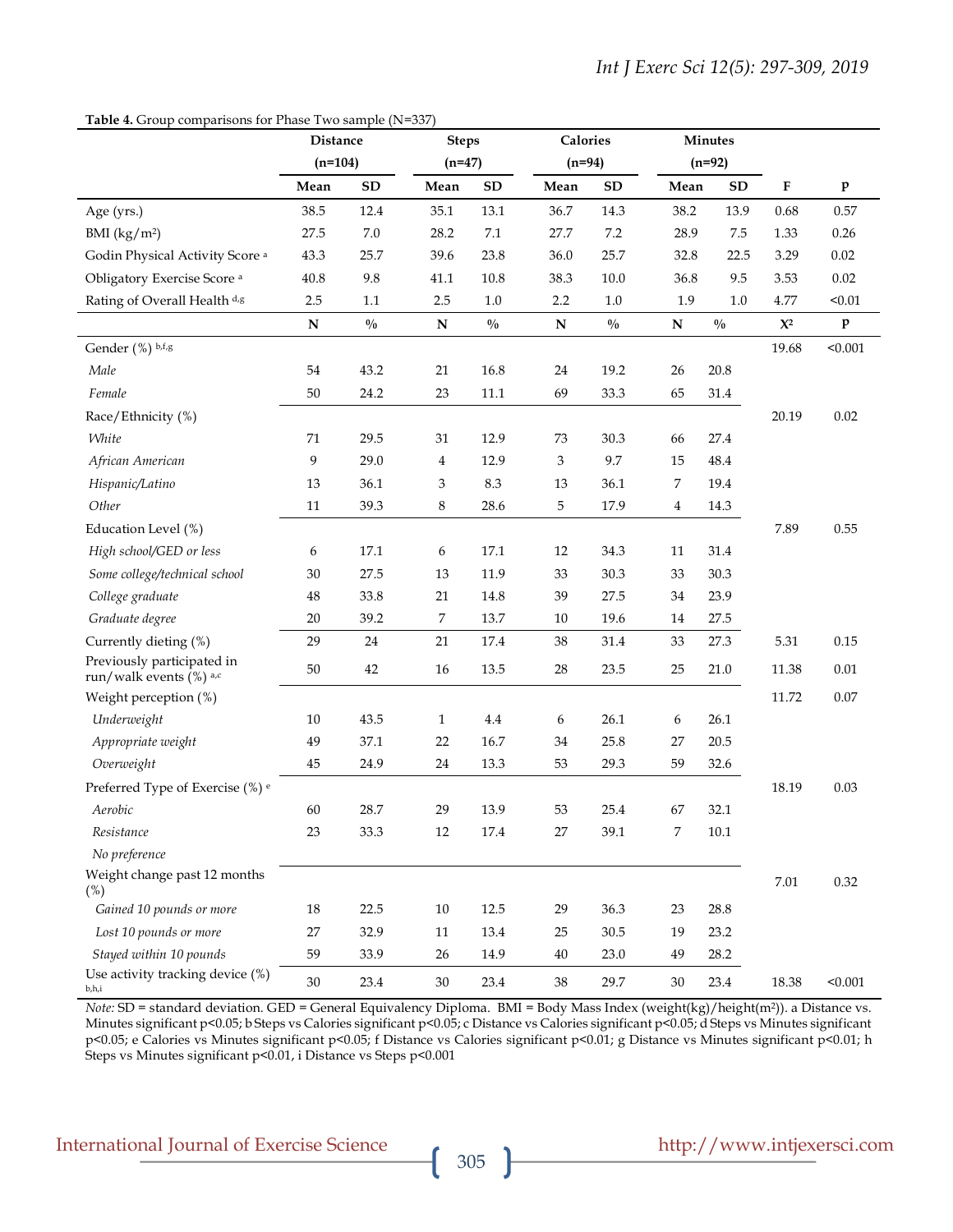#### **DISCUSSION**

The primary aim of this study was to develop and assess the reliability of a self-report questionnaire to identify personal exercise tracking preferences and examine trends among subgroups defined by demographics, exercise experience, and weight-related variables. Review of the Phase One results revealed three main areas in need of improvement:

- 1. The Phase One sample was not representative of the larger U.S. population with regard to education (79% with a college degree), BMI, and race/ethnicity, and therefore limited in terms of generalizability.
- 2. Participant unit preference appeared to have been influenced by the corresponding exercise mode rather than by the units of measurement. Thus, a substantially greater number of physical activity items were generated in Phase Two to identify optimal items via psychometric analysis.
- 3. Phase One's cross-sectional design did not include test-retest reliability analysis.

To address the limitations of Phase One, Phase Two increased the question pool to identify the optimal 24 items, solely utilized MTurk with restriction of US participants to increase the likelihood of a more representative sample, and performed a re-test to further assess questionnaire reliability. Results from Phase Two suggest that the PATPQ is a reliable measure and that differences in exercise tracking preferences exist on the individual and subgroup levels. This questionnaire has the potential to be valuable in aligning physical activity measurement preferences with individual autonomy to exercise programs.

Analysis of preferences among the Phase Two sample shows differences in preferred units among groups. Generally, more participants preferred distance and minutes. Women preferred calories and minutes compared to men, who preferred distance, suggesting different perceptions of exercise between genders. It is possible that women are more likely to utilize physical activity to burn calories for weight loss or weight maintenance. Respondents who preferred distance appeared to engage in more overall physical activity compared to individuals preferring minutes and individuals who preferred minutes rated their health significantly lower than individuals preferring distance. Differences also existed among racial groups where a higher proportion of Hispanic participants preferred calories compared to other ethnic groups, and more African American participants preferred minutes compared to the other groups. Cultural differences could affect perceptions of physical activity, especially since these groups have a disproportionately high prevalence of obesity, where approximately 42.5% of Hispanics, and 47.8% of African Americans were obese in 2011-2012 (22). Further research is necessary to assess the effect of subgroup-specific physical activity tracking preferences and the potential mismatch between preferences and health messaging on achieving optimal physical activity levels.

Results showed that preferring minutes, the unit used in the majority of clinical and professional recommendations (25), was associated with the lowest levels of exercise and lowest perceived health level. It is possible that individuals with poor health engage in less physical activity, leading to increased conversations with health professionals in which exercise is recommended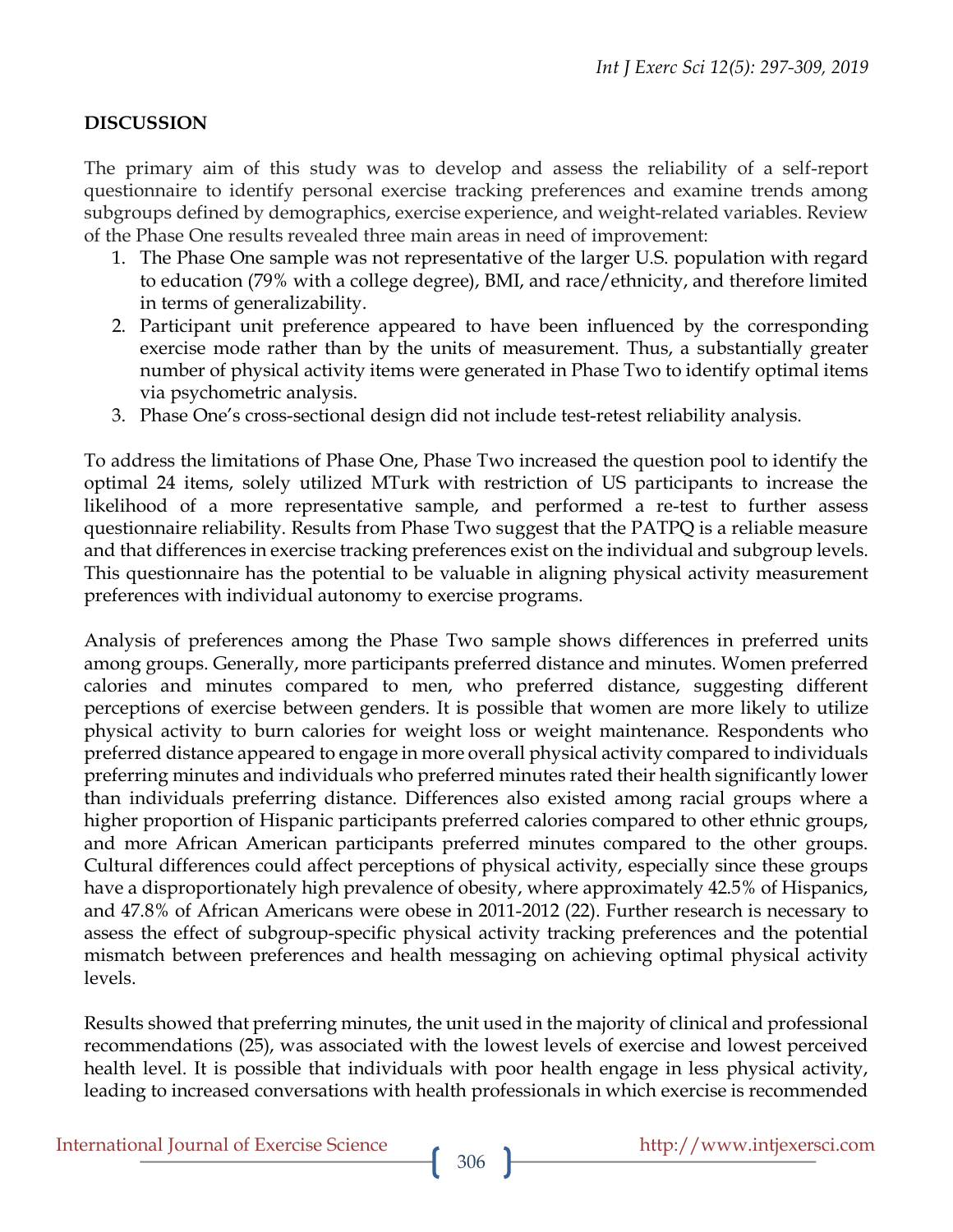in minutes, and study respondents were drawn to these unit selections based on familiarity with these common tracking terms. Conversely, it could be that individuals who engage in distancetraining activities prefer to achieve exercise goals with respect to distance. This explanation is supported by the finding that those preferring distance also reported the highest involvement with walk/run events. These findings suggest that there may be a gap in translating recommendations into actual health behaviors and highlights the importance of having a valid tool to identify personal preferences and increase exercise levels and improve overall health.

While results show the PATPQ is a reliable and effective tool, study limitations exist. Generalizability of the sample could have been limited due to the convenience sampling methods used, although MTurk typically recruits a representative sample (1). Unaddressed factors, such as socioeconomic status, neighborhood safety, housing situation, physical limitations, and health insurance status could have influenced participant opinions and responses. While the PATPQ may have reliability in identifying preferences in tracking, it is unclear if exercise recommendations in the preferred unit directly translate into increased physical activity engagement. Furthermore, no counterbalance methods were used, and no changes were made to the ordering of items during re-test reliability assessment. It is also possible that the length of the questionnaire may have been burdensome on the participants and fatigue or previous knowledge of the tool maybe have elicited false responses. Further assessment of the questionnaire is warranted.

In summary, the PATPQ is a reliable tool for assessing individuals' preferences for tracking physical activity. This tool could be used in clinical and health education settings, especially among populations with high prevalence of obesity and low engagement in physical activity. Future longitudinal research should examine the relationship between tracking exercise with one's preferred unit of measurement and level of engagement in physical activity.

#### **REFERENCES**

1. Berinsky AJ, Huber GA, Lenz GS. Evaluating online labor markets for experimental research: Amazon. Com's mechanical turk. Polit Anal 20(3): 351-368, 2012.

2. Deci EL, Ryan RM. Handbook of self-determination research. Rochester, NY: University of Rochester Press; 2002.

3. Ekkekakis P, Backhouse SH, Gray C, Lind E. Walking is popular among adults but is it pleasant? A framework for clarifying the link between walking and affect as illustrated in two studies. Psychol Sport Exerc 9(3): 246-264, 2008.

4. Ekkekakis P, Hall EE, Petruzzello SJ. Some like it vigorous: Measuring individual differences in the preference for and tolerance of exercise intensity. J Sport Exerc Psychol 27(3): 350-374, 2005.

5. Ekkekakis P, Lind E. Exercise does not feel the same when you are overweight: The impact of self-selected and imposed intensity on affect and exertion. Int J Obes (Lond) 30(4): 652-660, 2006.

6. Ekkekakis P, Parfitt G, Petruzzello SJ. The pleasure and displeasure people feel when they exercise at different intensities. Sports Med 41(8): 641-671, 2011.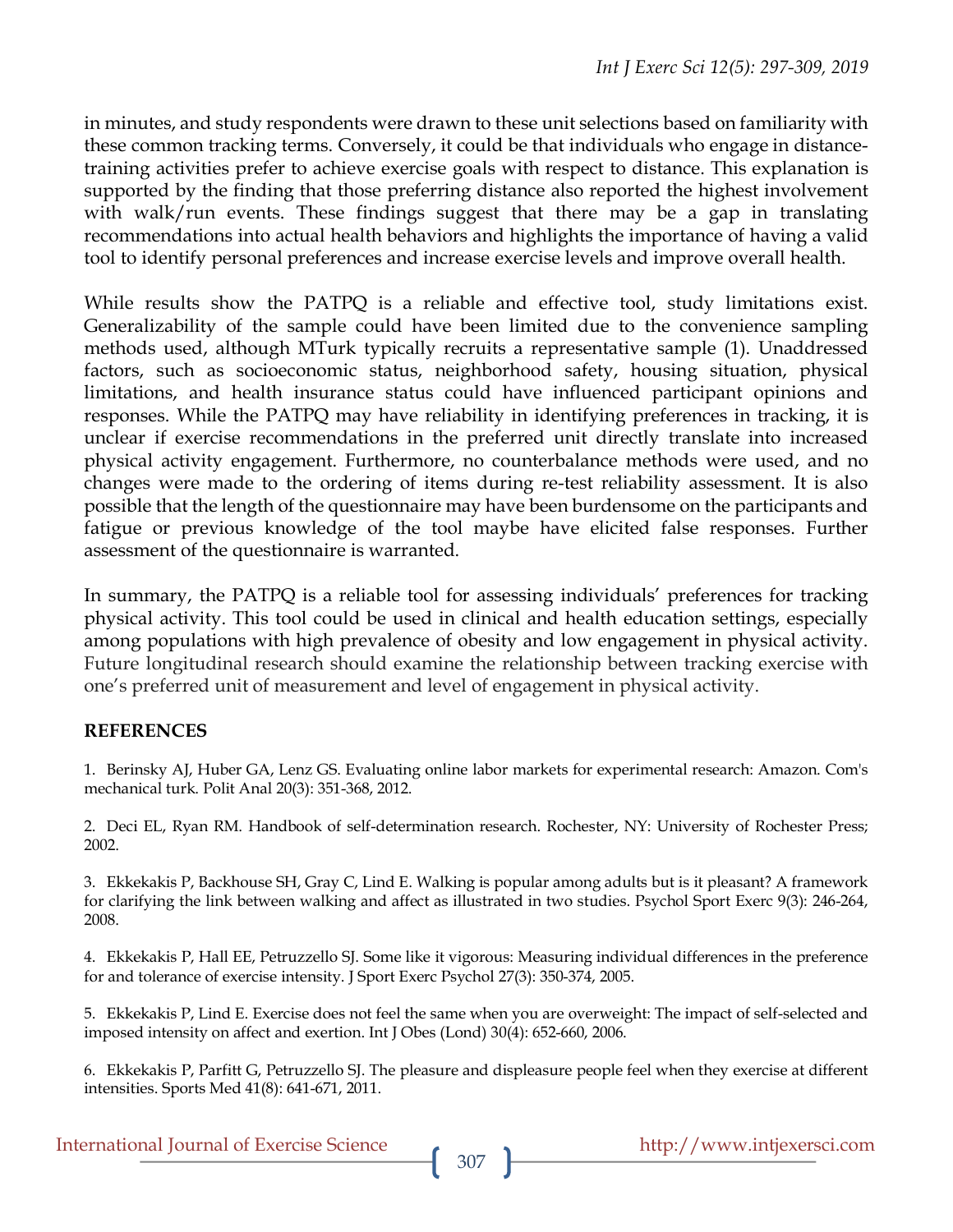7. Ekkekakis P, Thome J, Petruzzello SJ, Hall EE. The preference for and tolerance of the intensity of exercise questionnaire: A psychometric evaluation among college women. J Sports Sci 26(5): 499-510, 2008.

8. Godin G, Shephard R. A simple method to assess exercise behavior in the community. Can J Appl Sport Sci 10(3): 141-146, 1985.

9. Haskell WL, Lee IM, Pate RR, Powell KE, Blair SN, Franklin BA, Macera CA, Heath GW, Thompson PD, Bauman A. Physical activity and public health: Updated recommendation for adults from the american college of sports medicine and the american heart association. Med Sci Sports Exerc 39(8): 1423-1434, 2007.

10. Hays RD, Spritzer KL, Thompson WW, Cella D. Us general population estimate for "excellent" to "poor" selfrated health item. J Gen Intern Med 30(10): 1511-1516, 2015.

11. Healthy People 2020. In: Healthy People. Washington, DC: US Department of Health and Human Services, Office of Disease Prevention and Health Promotion; 2010.

12. Janssen I, Leblanc AG. Systematic review of the health benefits of physical activity and fitness in school-aged children and youth. Int J Behav Nutr Phys Act 7: 40, 2010.

13. Jekauc D. Enjoyment during exercise mediates the effects of an intervention on exercise adherence. Psychol 6(1): 48-54, 2015.

14. Kesaniemi YK, Danforth E, Jr., Jensen MD, Kopelman PG, Lefebvre P, Reeder BA. Dose-response issues concerning physical activity and health: An evidence-based symposium. Med Sci Sports Exerc 33(6 Suppl): S351- 358, 2001.

15. Kushi LH, Doyle C, McCullough M, Rock CL, Demark-Wahnefried W, Bandera EV, Gapstur S, Patel AV, Andrews K, Gansler T. American cancer society guidelines on nutrition and physical activity for cancer prevention. CA Cancer J Clin 62(1): 30-67, 2012.

16. Lind E, Joens-Matre RR, Ekkekakis P. What intensity of physical activity do previously sedentary middle-aged women select? Evidence of a coherent pattern from physiological, perceptual, and affective markers. Prev Med 40(4): 407-419, 2005.

17. Lochbaum M, Bixby W. The effects of modality preference on the temporal dynamics of affective response associated with acute exercise in college aged females. J Sport Behav 31(4): 299-311, 2008.

18. Lutz R, Lochbaum M, Turnbow K. The role of relative autonomy in post-exercise affect responding. J Sport Behav 26(2): 137-154, 2003.

19. Michie S, Abraham C, Whittington C, McAteer J, Gupta S. Effective techniques in healthy eating and physical activity interventions: A meta-regression. Health Psychol 28(6): 690, 2009.

20. Moller AC, Deci EL, Ryan RM. Choice and ego-depletion: The moderating role of autonomy. Pers Soc Psychol Bull 32(8): 1024-1036, 2006.

21. Nelson ME, Rejeski WJ, Blair SN, Duncan PW, Judge JO, King AC, Macera CA, Castaneda-Sceppa C. Physical activity and public health in older adults: Recommendation from the american college of sports medicine and the american heart association. Med Sci Sports Exerc 39(8): 1435-1445, 2007.

22. Ogden CL, Carroll MD, Kit BK, Flegal KM. Prevalence of obesity among adults: United States, 2011-2012. NCHS Data Brief 131: 1-8, 2013.